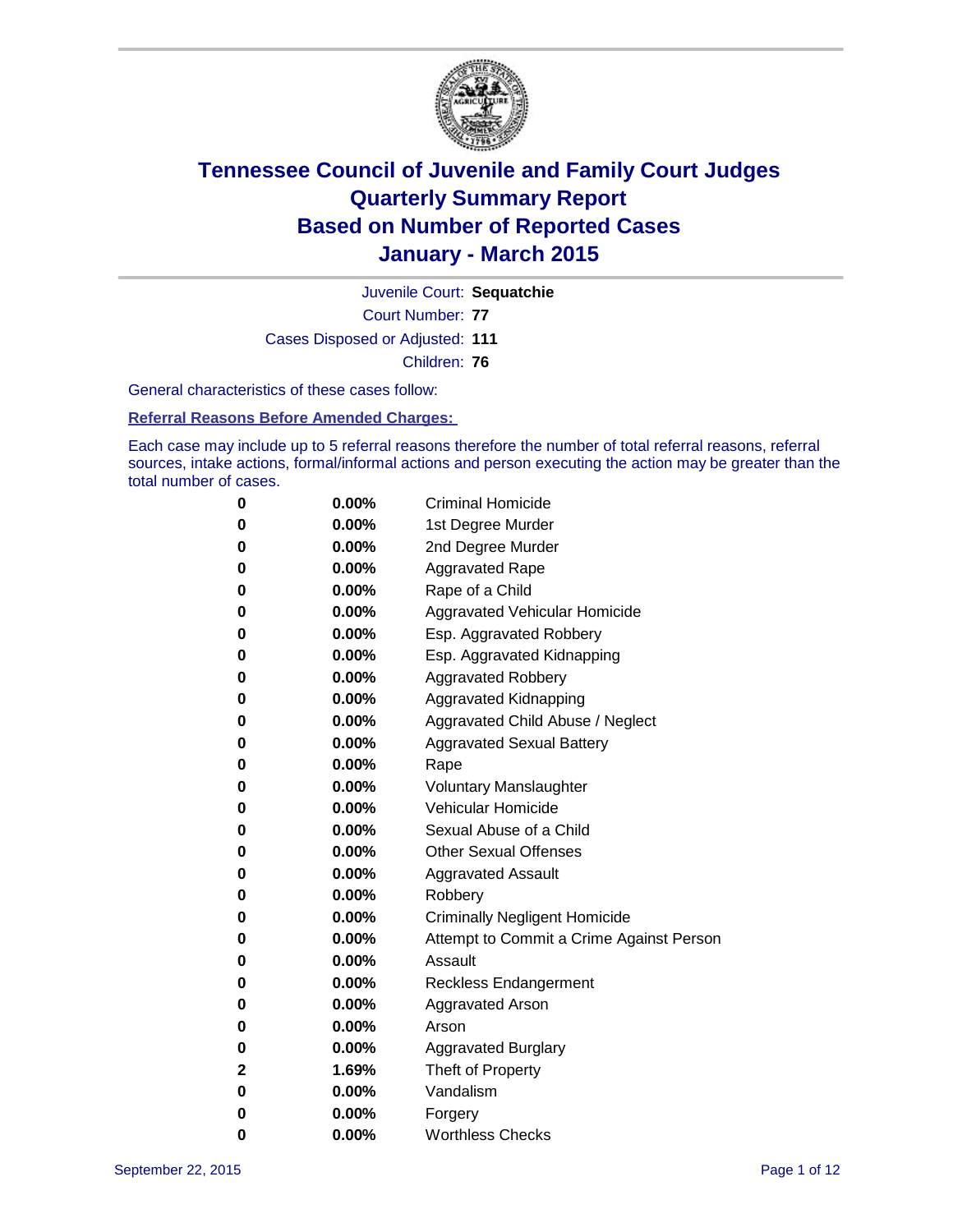

Court Number: **77** Juvenile Court: **Sequatchie** Cases Disposed or Adjusted: **111**

Children: **76**

### **Referral Reasons Before Amended Charges:**

Each case may include up to 5 referral reasons therefore the number of total referral reasons, referral sources, intake actions, formal/informal actions and person executing the action may be greater than the total number of cases.

| 0            | 0.00% | Illegal Possession / Fraudulent Use of Credit / Debit Cards |
|--------------|-------|-------------------------------------------------------------|
| 0            | 0.00% | <b>Burglary</b>                                             |
| 0            | 0.00% | Unauthorized Use of a Vehicle                               |
| 0            | 0.00% | <b>Cruelty to Animals</b>                                   |
| 0            | 0.00% | Sale of Controlled Substances                               |
| 5            | 4.24% | <b>Other Drug Offenses</b>                                  |
| 0            | 0.00% | <b>Possession of Controlled Substances</b>                  |
| 0            | 0.00% | <b>Criminal Attempt</b>                                     |
| 1            | 0.85% | Carrying Weapons on School Property                         |
| 0            | 0.00% | Unlawful Carrying / Possession of a Weapon                  |
| 0            | 0.00% | <b>Evading Arrest</b>                                       |
| 0            | 0.00% | Escape                                                      |
| 1            | 0.85% | Driving Under Influence (DUI)                               |
| $\mathbf{2}$ | 1.69% | Possession / Consumption of Alcohol                         |
| 0            | 0.00% | Resisting Stop, Frisk, Halt, Arrest or Search               |
| 0            | 0.00% | <b>Aggravated Criminal Trespass</b>                         |
| 0            | 0.00% | Harassment                                                  |
| 0            | 0.00% | Failure to Appear                                           |
| 0            | 0.00% | Filing a False Police Report                                |
| 0            | 0.00% | Criminal Impersonation                                      |
| 0            | 0.00% | <b>Disorderly Conduct</b>                                   |
| 0            | 0.00% | <b>Criminal Trespass</b>                                    |
| 1            | 0.85% | <b>Public Intoxication</b>                                  |
| 0            | 0.00% | Gambling                                                    |
| 1            | 0.85% | Traffic                                                     |
| 4            | 3.39% | <b>Local Ordinances</b>                                     |
| 0            | 0.00% | Violation of Wildlife Regulations                           |
| 0            | 0.00% | Contempt of Court                                           |
| 1            | 0.85% | Violation of Probation                                      |
| 1            | 0.85% | Violation of Aftercare                                      |
| 0            | 0.00% | <b>Unruly Behavior</b>                                      |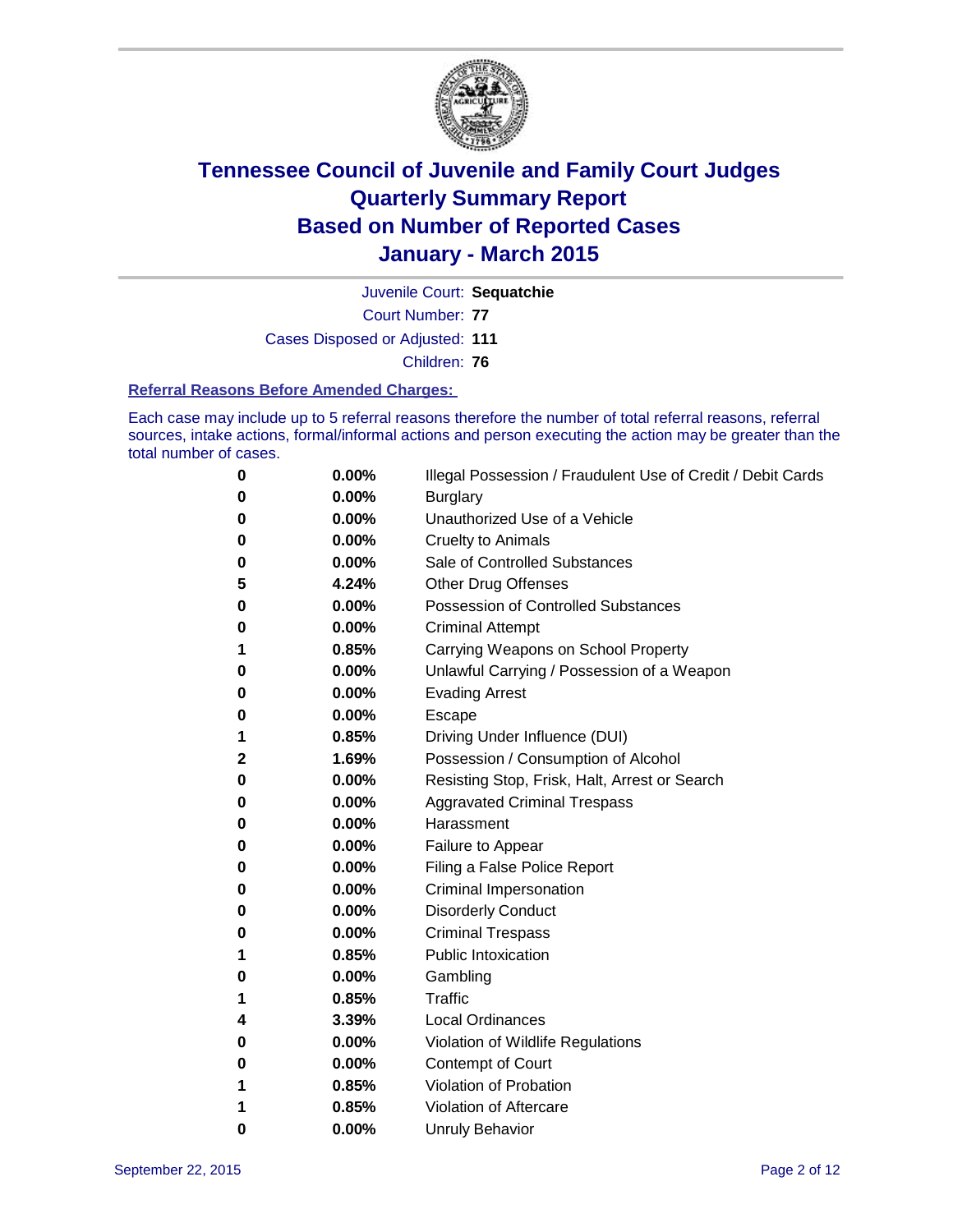

Court Number: **77** Juvenile Court: **Sequatchie** Cases Disposed or Adjusted: **111** Children: **76**

### **Referral Reasons Before Amended Charges:**

Each case may include up to 5 referral reasons therefore the number of total referral reasons, referral sources, intake actions, formal/informal actions and person executing the action may be greater than the total number of cases.

| 11  | 9.32%    | Truancy                                |
|-----|----------|----------------------------------------|
| 1   | 0.85%    | In-State Runaway                       |
| 0   | 0.00%    | Out-of-State Runaway                   |
| 0   | 0.00%    | Possession of Tobacco Products         |
| 0   | 0.00%    | Violation of a Valid Court Order       |
| 0   | 0.00%    | <b>Violation of Curfew</b>             |
| 0   | 0.00%    | <b>Sexually Abused Child</b>           |
| 0   | 0.00%    | <b>Physically Abused Child</b>         |
| 8   | 6.78%    | Dependency / Neglect                   |
| 0   | 0.00%    | <b>Termination of Parental Rights</b>  |
| 0   | 0.00%    | <b>Violation of Pretrial Diversion</b> |
| 0   | 0.00%    | Violation of Informal Adjustment       |
| 73  | 61.86%   | <b>Judicial Review</b>                 |
| 0   | 0.00%    | <b>Administrative Review</b>           |
| 6   | 5.08%    | <b>Foster Care Review</b>              |
| 0   | $0.00\%$ | Custody                                |
| 0   | 0.00%    | Visitation                             |
| 0   | 0.00%    | Paternity / Legitimation               |
| 0   | 0.00%    | <b>Child Support</b>                   |
| 0   | 0.00%    | <b>Request for Medical Treatment</b>   |
| 0   | 0.00%    | <b>Consent to Marry</b>                |
| 0   | 0.00%    | Other                                  |
| 118 | 100.00%  | <b>Total Referrals</b>                 |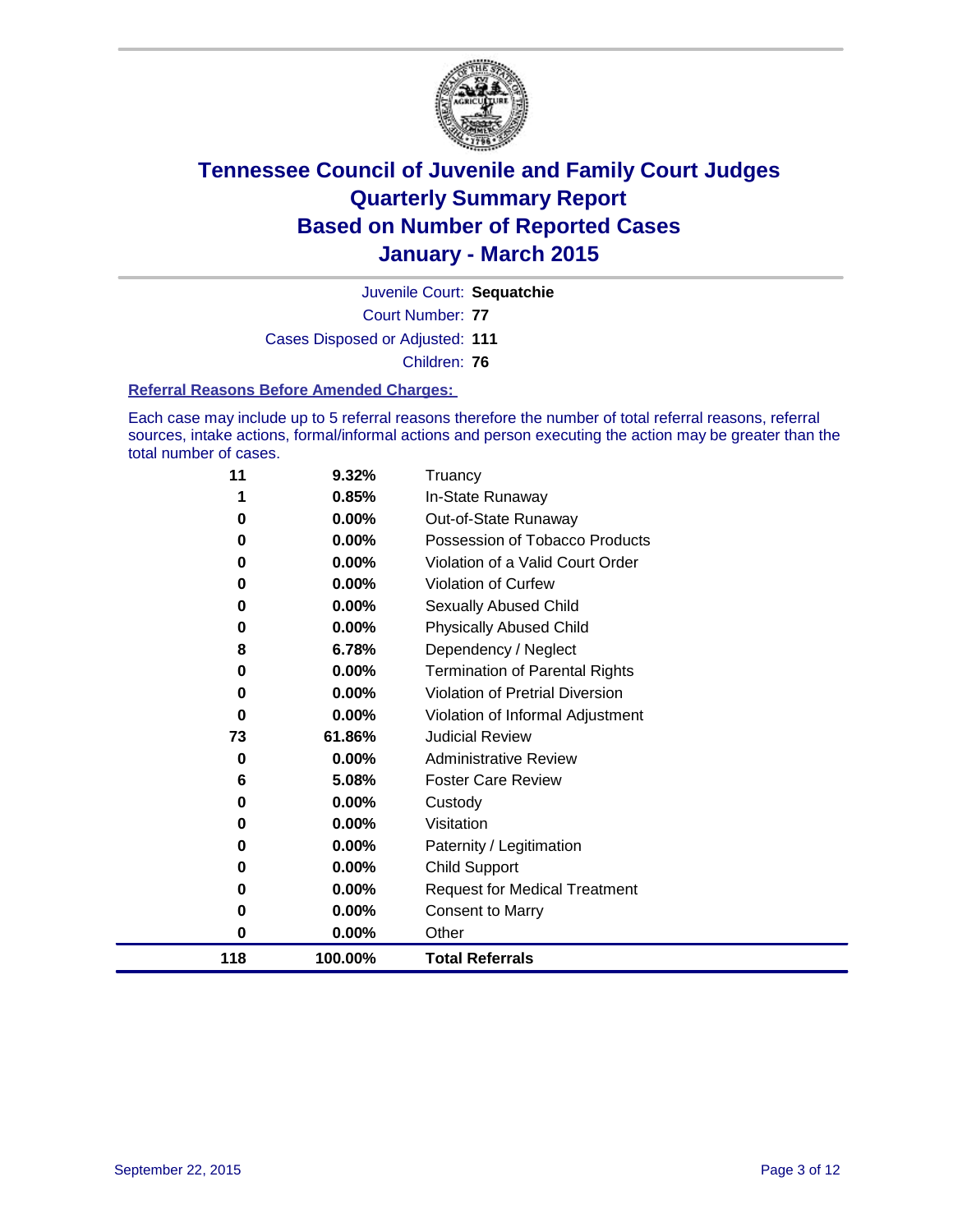

| Juvenile Court: Sequatchie      |  |
|---------------------------------|--|
| Court Number: 77                |  |
| Cases Disposed or Adjusted: 111 |  |
| Children: 76                    |  |

### **Referral Sources: 1**

| 118      | 100.00%  | <b>Total Referral Sources</b>     |
|----------|----------|-----------------------------------|
| 0        | $0.00\%$ | Other                             |
| 0        | $0.00\%$ | Unknown                           |
| 0        | 0.00%    | Hospital                          |
| 0        | $0.00\%$ | Child & Parent                    |
| 0        | $0.00\%$ | Victim                            |
| 0        | $0.00\%$ | <b>Other Court</b>                |
| 0        | $0.00\%$ | Social Agency                     |
| 73       | 61.86%   | <b>Court Staff</b>                |
| $\bf{0}$ | $0.00\%$ | <b>District Attorney's Office</b> |
| 0        | $0.00\%$ | <b>Other State Department</b>     |
| 13       | 11.02%   | <b>DCS</b>                        |
| 0        | $0.00\%$ | <b>CSA</b>                        |
| 11       | 9.32%    | School                            |
| $\bf{0}$ | $0.00\%$ | Self                              |
|          | 0.85%    | Relatives                         |
| 1        | 0.85%    | Parents                           |
| 19       | 16.10%   | Law Enforcement                   |

### **Age of Child at Referral: 2**

| 76 | 100.00%  | <b>Total Child Count</b> |
|----|----------|--------------------------|
| 0  | $0.00\%$ | <b>Unknown</b>           |
| 0  | $0.00\%$ | Ages 19 and Over         |
| 13 | 17.11%   | Ages 17 through 18       |
| 16 | 21.05%   | Ages 15 through 16       |
| 13 | 17.11%   | Ages 13 through 14       |
| 5  | 6.58%    | Ages 11 through 12       |
| 29 | 38.16%   | Ages 10 and Under        |
|    |          |                          |

<sup>1</sup> If different than number of Referral Reasons (118), verify accuracy of your court's data.

One child could be counted in multiple categories, verify accuracy of your court's data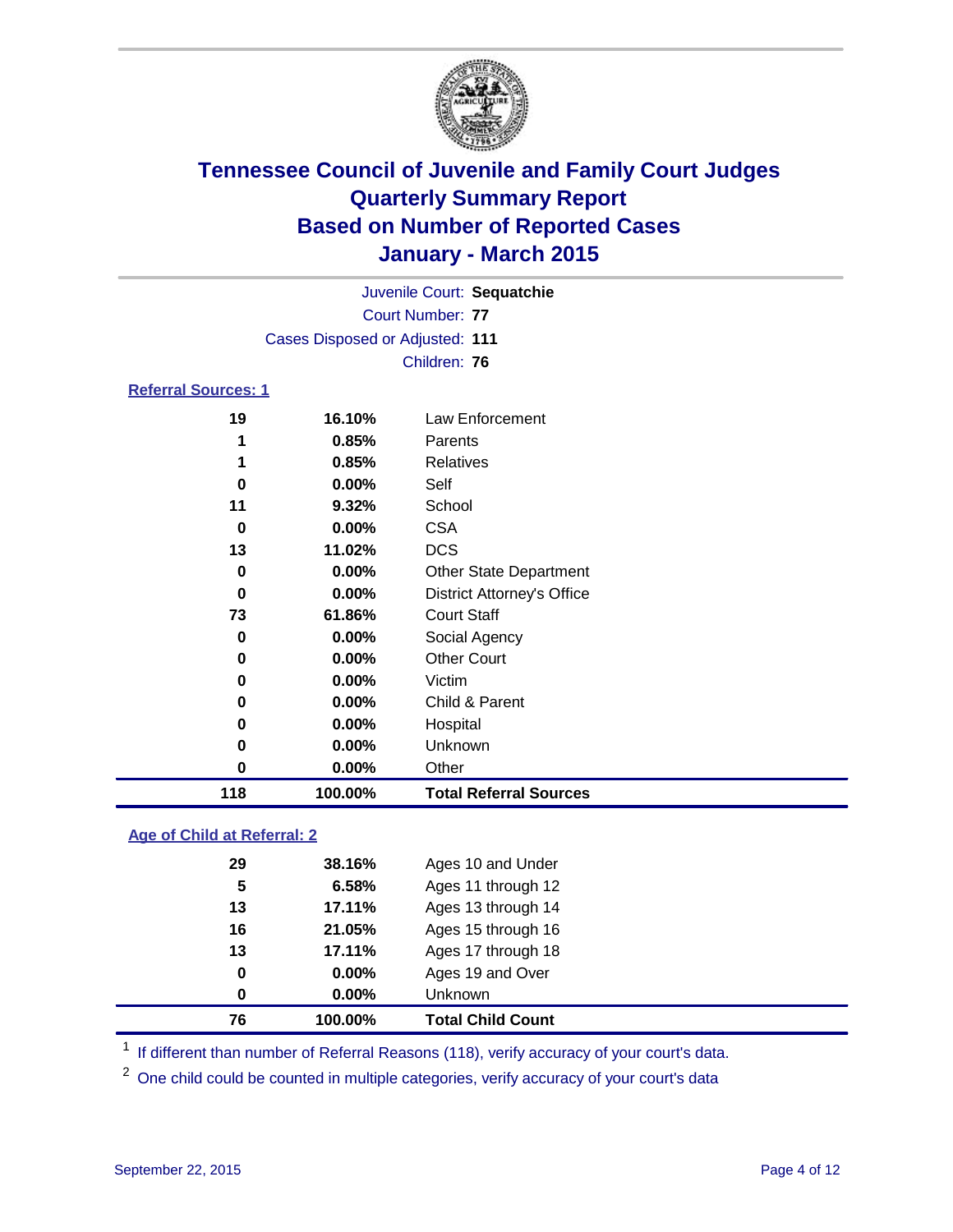

| Juvenile Court: Sequatchie              |                                 |                          |  |  |
|-----------------------------------------|---------------------------------|--------------------------|--|--|
| Court Number: 77                        |                                 |                          |  |  |
|                                         | Cases Disposed or Adjusted: 111 |                          |  |  |
|                                         |                                 | Children: 76             |  |  |
| <b>Sex of Child: 1</b>                  |                                 |                          |  |  |
| 46                                      | 60.53%                          | Male                     |  |  |
| 30                                      | 39.47%                          | Female                   |  |  |
| $\bf{0}$                                | 0.00%                           | Unknown                  |  |  |
| 76                                      | 100.00%                         | <b>Total Child Count</b> |  |  |
| Race of Child: 1                        |                                 |                          |  |  |
| 75                                      | 98.68%                          | White                    |  |  |
| $\bf{0}$                                | 0.00%                           | African American         |  |  |
| 1                                       | 1.32%                           | Native American          |  |  |
| 0                                       | 0.00%                           | Asian                    |  |  |
| 0                                       | 0.00%                           | Mixed                    |  |  |
| 0                                       | 0.00%                           | Unknown                  |  |  |
| 76                                      | 100.00%                         | <b>Total Child Count</b> |  |  |
| <b>Hispanic Origin: 1</b>               |                                 |                          |  |  |
| 5                                       | 6.58%                           | Yes                      |  |  |
| 71                                      | 93.42%                          | No                       |  |  |
| $\bf{0}$                                | 0.00%                           | Unknown                  |  |  |
| 76                                      | 100.00%                         | <b>Total Child Count</b> |  |  |
| <b>School Enrollment of Children: 1</b> |                                 |                          |  |  |
| 66                                      | 86.84%                          | Yes                      |  |  |
| 10                                      | 13.16%                          | <b>No</b>                |  |  |
| $\bf{0}$                                | 0.00%                           | Unknown                  |  |  |
| 76                                      | 100.00%                         | <b>Total Child Count</b> |  |  |

One child could be counted in multiple categories, verify accuracy of your court's data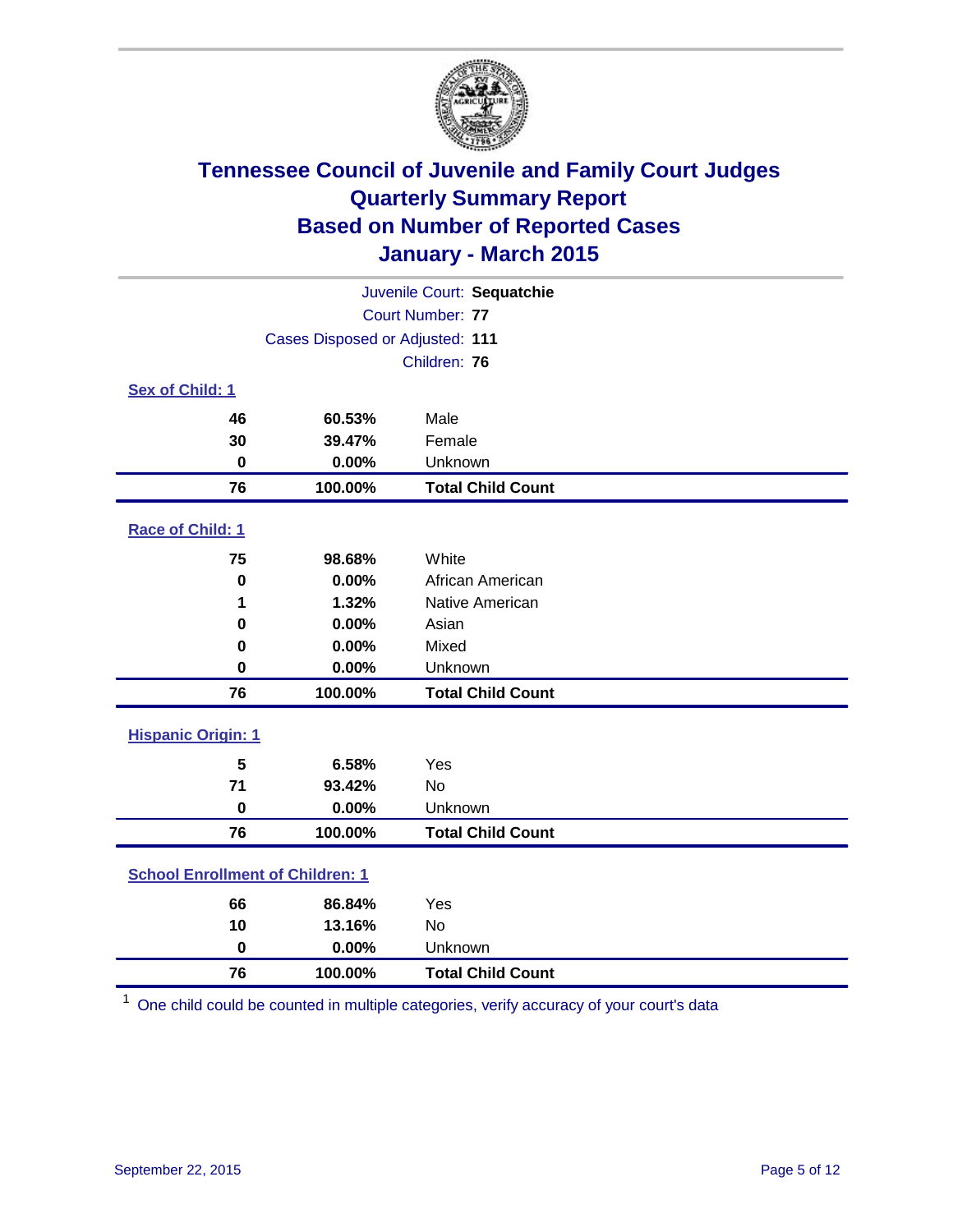

Court Number: **77** Juvenile Court: **Sequatchie** Cases Disposed or Adjusted: **111** Children: **76**

### **Living Arrangement of Child at Time of Referral: 1**

| 76<br>100.00% | <b>Total Child Count</b>     |
|---------------|------------------------------|
| $0.00\%$<br>0 | Other                        |
| 0<br>$0.00\%$ | Unknown                      |
| 0<br>$0.00\%$ | Independent                  |
| 0<br>$0.00\%$ | In an Institution            |
| 1<br>1.32%    | In a Residential Center      |
| 0<br>$0.00\%$ | In a Group Home              |
| 4<br>5.26%    | With Foster Family           |
| 1.32%<br>1    | With Adoptive Parents        |
| 13.16%<br>10  | <b>With Relatives</b>        |
| 5.26%<br>4    | With Father                  |
| 50.00%<br>38  | With Mother                  |
| 3<br>3.95%    | With Mother and Stepfather   |
| 0.00%<br>0    | With Father and Stepmother   |
| 15<br>19.74%  | With Both Biological Parents |
|               |                              |

### **Type of Detention: 2**

| 0<br>0<br>0<br>0<br>0<br>0 | $0.00\%$<br>$0.00\%$<br>$0.00\%$<br>0.00%<br>$0.00\%$<br>$0.00\%$ | Non-Secure Placement<br>Juvenile Detention Facility<br>Jail - Complete Separation<br>Jail - Partial Separation<br>Jail - No Separation<br><b>Psychiatric Hospital</b> |  |
|----------------------------|-------------------------------------------------------------------|-----------------------------------------------------------------------------------------------------------------------------------------------------------------------|--|
| 0                          | $0.00\%$                                                          | Unknown                                                                                                                                                               |  |
| 111                        | 100.00%                                                           | Does Not Apply                                                                                                                                                        |  |
| 0                          | $0.00\%$                                                          | Other                                                                                                                                                                 |  |
| 111                        | 100.00%                                                           | <b>Total Detention Count</b>                                                                                                                                          |  |

<sup>1</sup> One child could be counted in multiple categories, verify accuracy of your court's data

If different than number of Cases (111) verify accuracy of your court's data.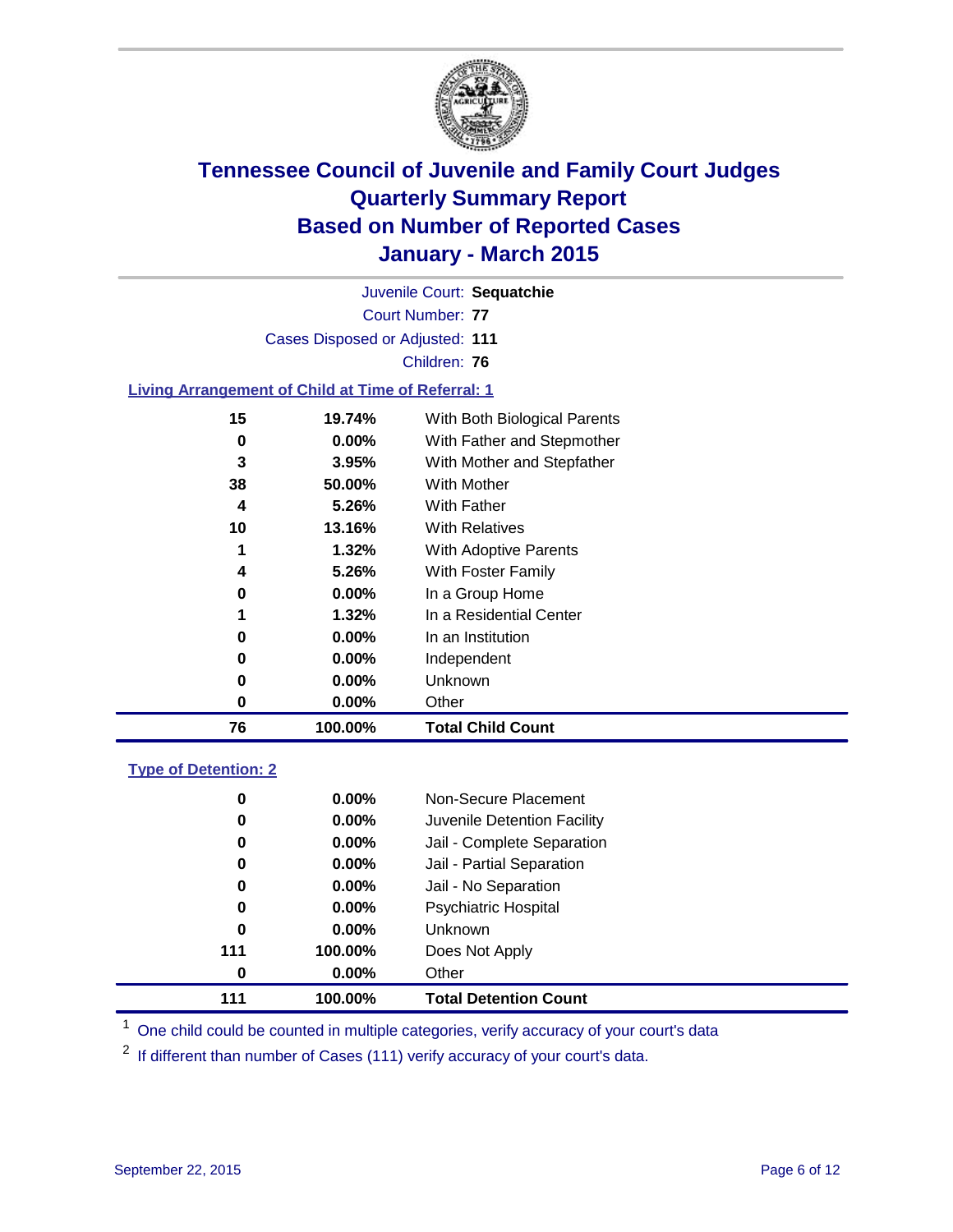

| Juvenile Court: Sequatchie                         |                                 |                                      |  |  |  |
|----------------------------------------------------|---------------------------------|--------------------------------------|--|--|--|
| Court Number: 77                                   |                                 |                                      |  |  |  |
|                                                    | Cases Disposed or Adjusted: 111 |                                      |  |  |  |
|                                                    |                                 | Children: 76                         |  |  |  |
| <b>Placement After Secure Detention Hearing: 1</b> |                                 |                                      |  |  |  |
| 0                                                  | 0.00%                           | Returned to Prior Living Arrangement |  |  |  |
| 0                                                  | 0.00%                           | Juvenile Detention Facility          |  |  |  |
| 0                                                  | 0.00%                           | Jail                                 |  |  |  |
| 0                                                  | 0.00%                           | Shelter / Group Home                 |  |  |  |
| 0                                                  | 0.00%                           | <b>Foster Family Home</b>            |  |  |  |
| 0                                                  | 0.00%                           | <b>Psychiatric Hospital</b>          |  |  |  |
| 0                                                  | 0.00%                           | Unknown                              |  |  |  |
| 111                                                | 100.00%                         | Does Not Apply                       |  |  |  |
| 0                                                  | 0.00%                           | Other                                |  |  |  |
| 111                                                | 100.00%                         | <b>Total Placement Count</b>         |  |  |  |
|                                                    |                                 |                                      |  |  |  |
| <b>Intake Actions: 2</b>                           |                                 |                                      |  |  |  |
| 36                                                 | 30.51%                          | <b>Petition Filed</b>                |  |  |  |
| 0                                                  | 0.00%                           | <b>Motion Filed</b>                  |  |  |  |
| $\mathbf{2}$                                       | 1.69%                           | <b>Citation Processed</b>            |  |  |  |
| $\bf{0}$                                           | 0.00%                           | Notification of Paternity Processed  |  |  |  |
| 73                                                 | 61.86%                          | Scheduling of Judicial Review        |  |  |  |
| $\bf{0}$                                           | 0.00%                           | Scheduling of Administrative Review  |  |  |  |
| 7                                                  | 5.93%                           | Scheduling of Foster Care Review     |  |  |  |
| 0                                                  | 0.00%                           | <b>Unknown</b>                       |  |  |  |
| 0                                                  | 0.00%                           | Does Not Apply                       |  |  |  |
| 0                                                  | 0.00%                           | Other                                |  |  |  |
| 118                                                | 100.00%                         | <b>Total Intake Count</b>            |  |  |  |

<sup>1</sup> If different than number of Cases (111) verify accuracy of your court's data.

<sup>2</sup> If different than number of Referral Reasons (118), verify accuracy of your court's data.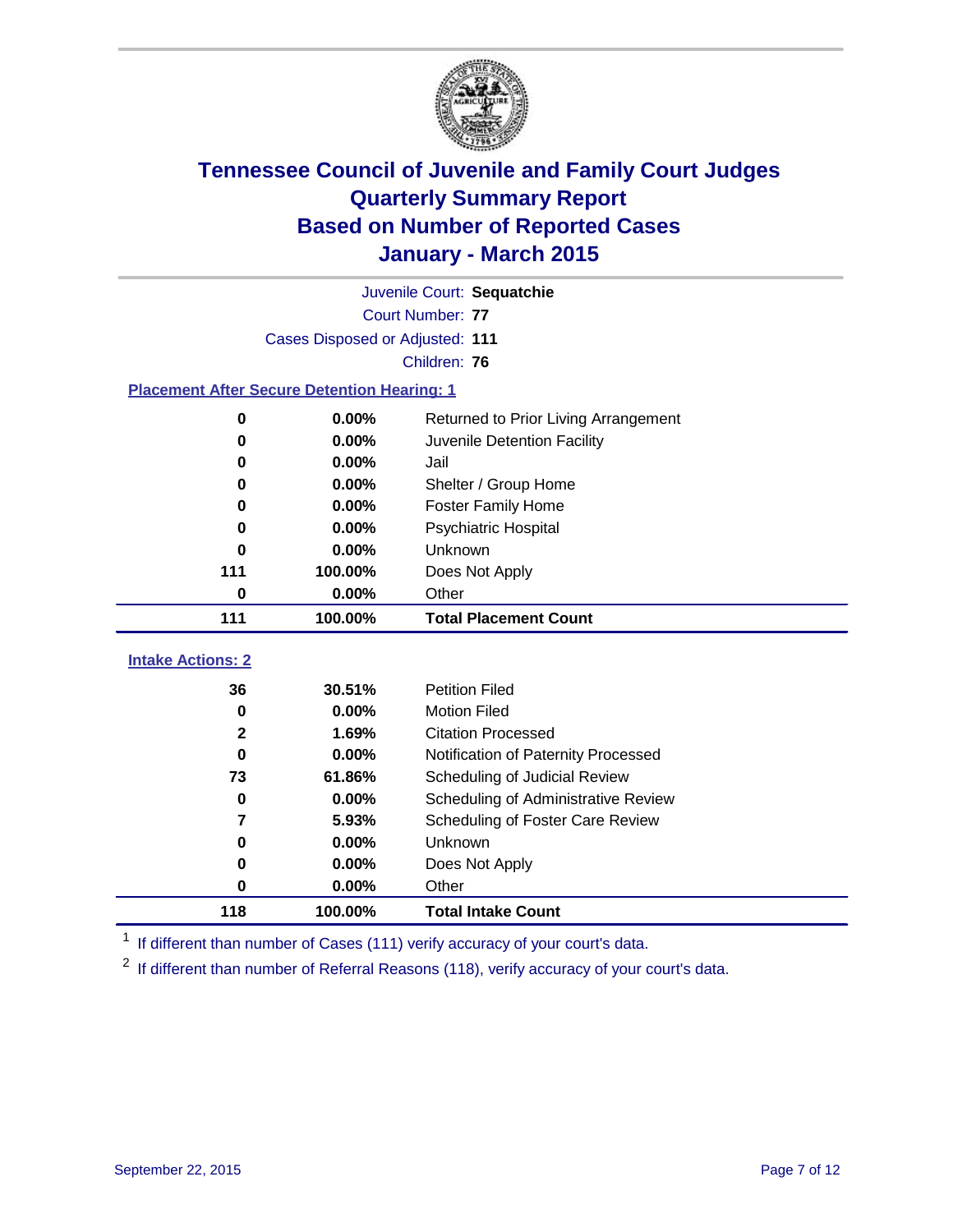

Court Number: **77** Juvenile Court: **Sequatchie** Cases Disposed or Adjusted: **111** Children: **76**

### **Last Grade Completed by Child: 1**

| 16          | 21.05%  | Too Young for School         |
|-------------|---------|------------------------------|
| 1           | 1.32%   | Preschool                    |
| $\mathbf 2$ | 2.63%   | Kindergarten                 |
| 5           | 6.58%   | 1st Grade                    |
| 0           | 0.00%   | 1st Grade                    |
| 2           | 2.63%   | 2nd Grade                    |
| 0           | 0.00%   | 2nd Grade                    |
| 5           | 6.58%   | 3rd Grade                    |
| 0           | 0.00%   | 3rd Grade                    |
| $\mathbf 2$ | 2.63%   | 4th Grade                    |
| 0           | 0.00%   | 4th Grade                    |
| 1           | 1.32%   | 5th Grade                    |
| 0           | 0.00%   | 5th Grade                    |
| 8           | 10.53%  | 6th Grade                    |
| 0           | 0.00%   | 6th Grade                    |
| 8           | 10.53%  | 7th Grade                    |
| 0           | 0.00%   | 7th Grade                    |
| 8           | 10.53%  | 8th Grade                    |
| 0           | 0.00%   | 8th Grade                    |
| 11          | 14.47%  | 9th Grade                    |
| $\bf{0}$    | 0.00%   | 9th Grade                    |
| 1           | 1.32%   | 10th Grade                   |
| 6           | 7.89%   | 11th Grade                   |
| 0           | 0.00%   | 12th Grade                   |
| 0           | 0.00%   | Non-Graded Special Ed        |
| 0           | 0.00%   | <b>GED</b>                   |
| 0           | 0.00%   | Graduated                    |
| 0           | 0.00%   | <b>Never Attended School</b> |
| 0           | 0.00%   | Unknown                      |
| $\pmb{0}$   | 0.00%   | Other                        |
| 76          | 100.00% | <b>Total Child Count</b>     |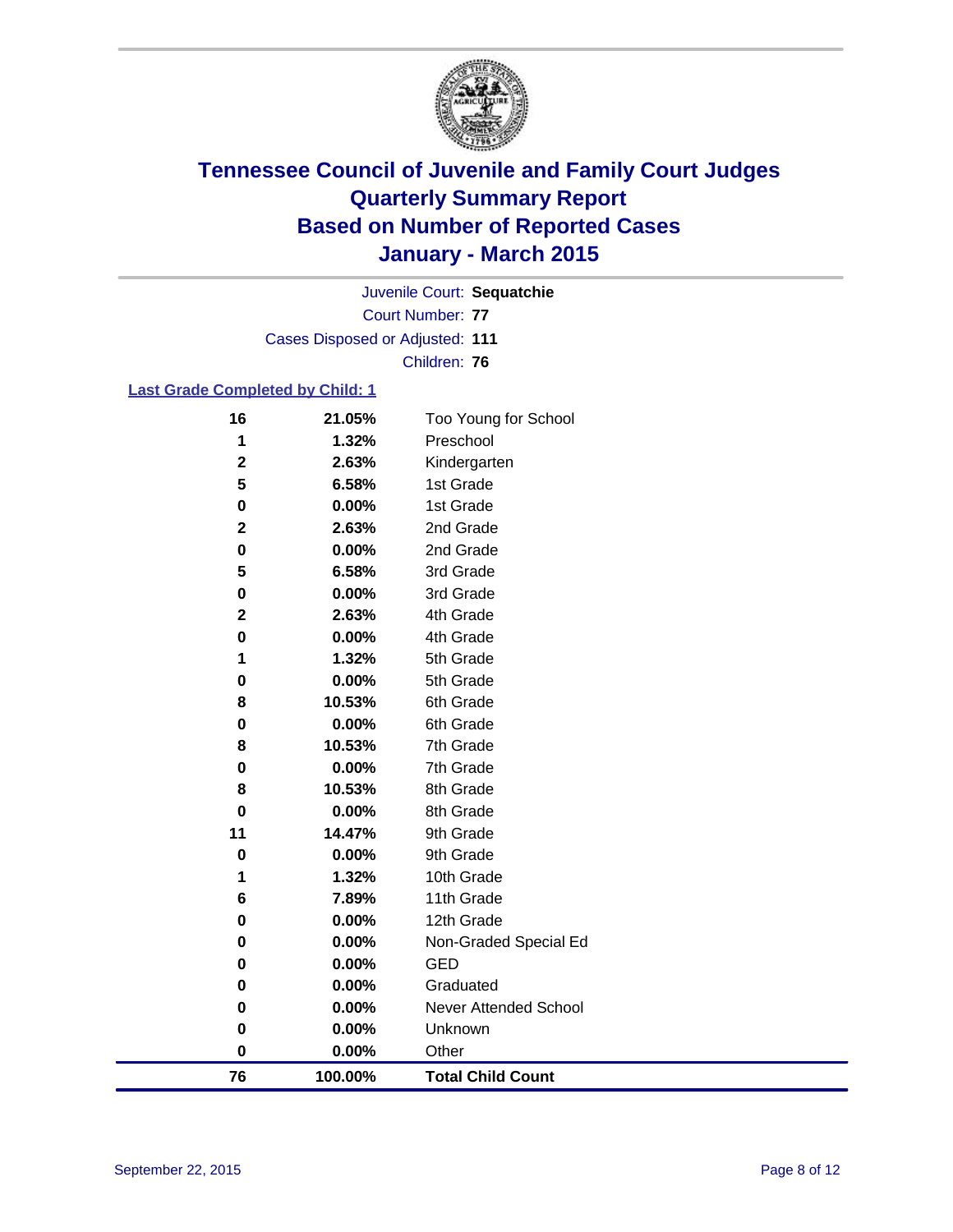

|                                                                                         | Juvenile Court: Sequatchie |  |  |
|-----------------------------------------------------------------------------------------|----------------------------|--|--|
| Court Number: 77                                                                        |                            |  |  |
| Cases Disposed or Adjusted: 111                                                         |                            |  |  |
| Children: 76                                                                            |                            |  |  |
| <b>Enrolled in Special Education: 1</b>                                                 |                            |  |  |
| 9<br>11.84%<br>Yes                                                                      |                            |  |  |
| 67<br>88.16%<br>No                                                                      |                            |  |  |
| $0.00\%$<br>0                                                                           | Unknown                    |  |  |
| 76<br>100.00%                                                                           | <b>Total Child Count</b>   |  |  |
| One child could be counted in multiple categories, verify accuracy of your court's data |                            |  |  |

| 118 | 100.00%  | Judge                     |
|-----|----------|---------------------------|
| 0   | 0.00%    | Magistrate                |
| 0   | 0.00%    | <b>YSO</b>                |
| 0   | $0.00\%$ | Other                     |
| 0   | $0.00\%$ | Unknown                   |
| 118 | 100.00%  | <b>Total Action Count</b> |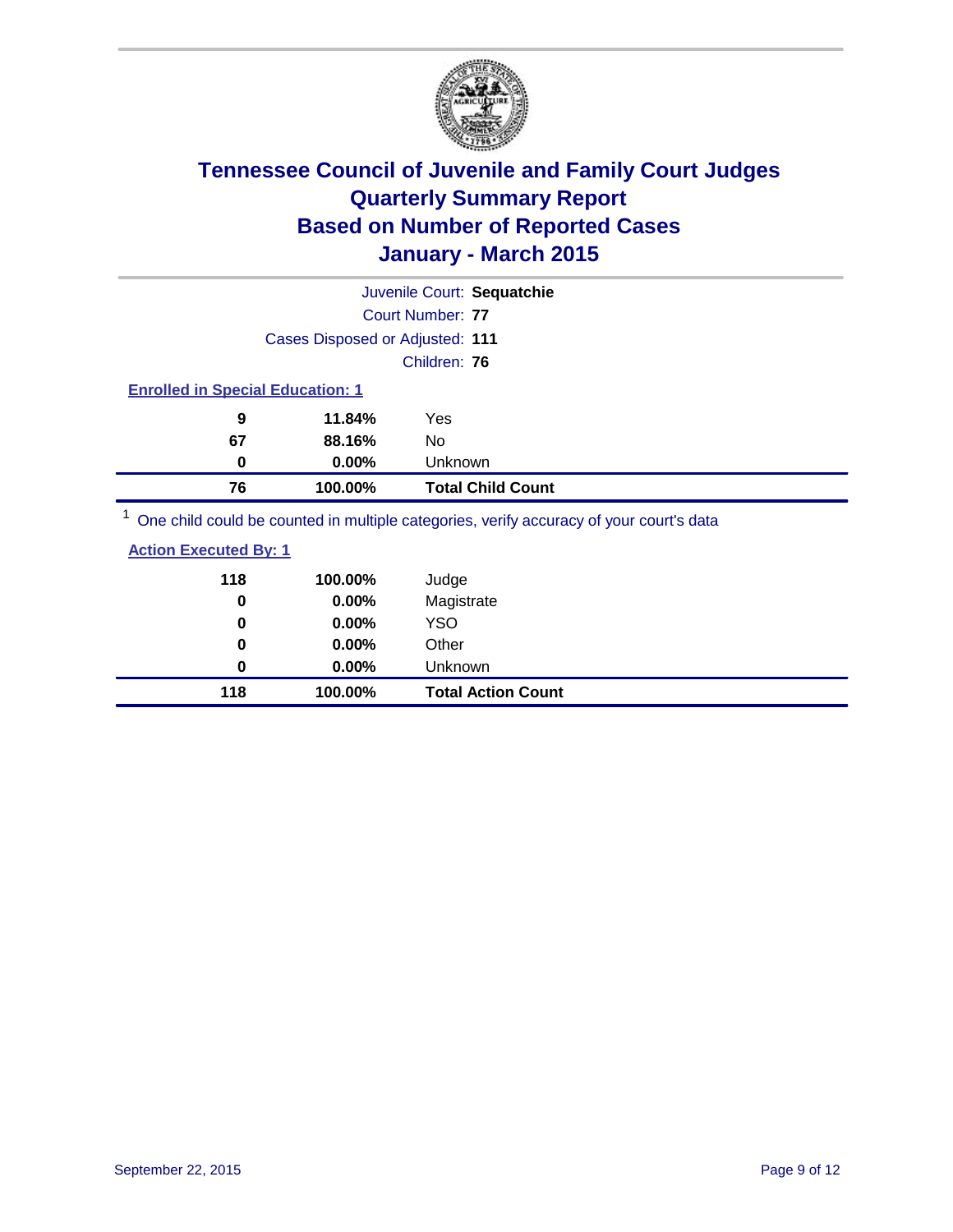

Court Number: **77** Juvenile Court: **Sequatchie** Cases Disposed or Adjusted: **111** Children: **76**

### **Formal / Informal Actions: 1**

| 22  | 18.64%   | Dismissed                                        |
|-----|----------|--------------------------------------------------|
| 0   | $0.00\%$ | Retired / Nolle Prosequi                         |
| 0   | $0.00\%$ | <b>Complaint Substantiated Delinquent</b>        |
| 7   | $5.93\%$ | <b>Complaint Substantiated Status Offender</b>   |
| 15  | 12.71%   | <b>Complaint Substantiated Dependent/Neglect</b> |
| 0   | $0.00\%$ | <b>Complaint Substantiated Abused</b>            |
| 0   | $0.00\%$ | <b>Complaint Substantiated Mentally III</b>      |
| 0   | $0.00\%$ | Informal Adjustment                              |
| 0   | $0.00\%$ | <b>Pretrial Diversion</b>                        |
| 0   | $0.00\%$ | <b>Transfer to Adult Court Hearing</b>           |
| 0   | $0.00\%$ | Charges Cleared by Transfer to Adult Court       |
|     | 0.85%    | Special Proceeding                               |
| 37  | 31.36%   | <b>Review Concluded</b>                          |
| 36  | 30.51%   | Case Held Open                                   |
| 0   | $0.00\%$ | Other                                            |
| 0   | $0.00\%$ | <b>Unknown</b>                                   |
| 118 | 100.00%  | <b>Total Action Count</b>                        |

<sup>1</sup> If different than number of Referral Reasons (118), verify accuracy of your court's data.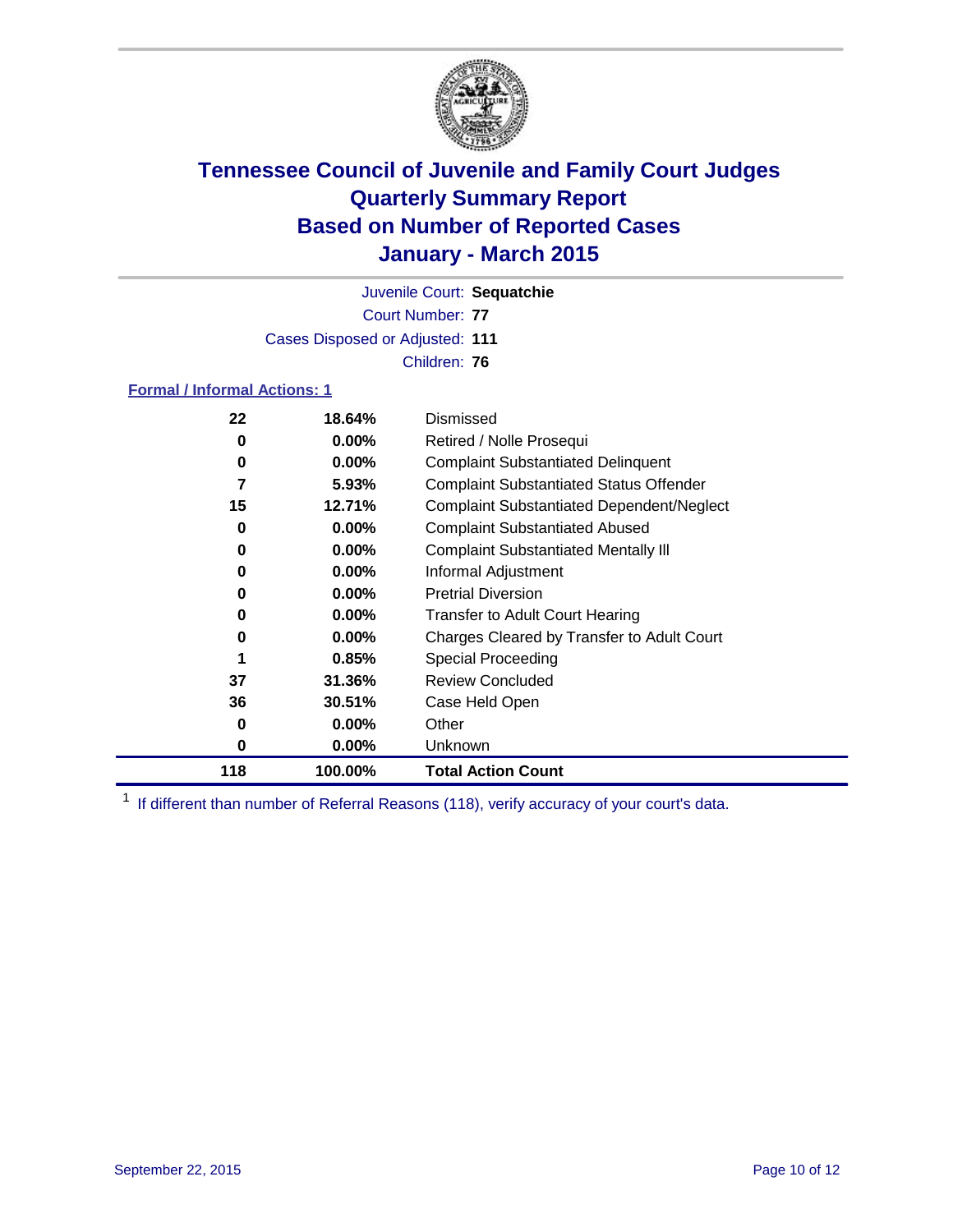

|                       |                                 | Juvenile Court: Sequatchie                            |
|-----------------------|---------------------------------|-------------------------------------------------------|
|                       |                                 | <b>Court Number: 77</b>                               |
|                       | Cases Disposed or Adjusted: 111 |                                                       |
|                       |                                 | Children: 76                                          |
| <b>Case Outcomes:</b> |                                 | There can be multiple outcomes for one child or case. |
| 22                    | 19.30%                          | <b>Case Dismissed</b>                                 |
| 0                     | 0.00%                           | Case Retired or Nolle Prosequi                        |
| 0                     | 0.00%                           | Warned / Counseled                                    |
| 33                    | 28.95%                          | Held Open For Review                                  |
| 1                     | 0.88%                           | Supervision / Probation to Juvenile Court             |
| 0                     | 0.00%                           | <b>Probation to Parents</b>                           |
| 0                     | 0.00%                           | Referral to Another Entity for Supervision / Service  |
| 1                     | 0.88%                           | Referred for Mental Health Counseling                 |
| 0                     | 0.00%                           | Referred for Alcohol and Drug Counseling              |
| 0                     | 0.00%                           | <b>Referred to Alternative School</b>                 |
| 0                     | 0.00%                           | Referred to Private Child Agency                      |
| 0                     | 0.00%                           | Referred to Defensive Driving School                  |
| 0                     | 0.00%                           | Referred to Alcohol Safety School                     |
| 0                     | 0.00%                           | Referred to Juvenile Court Education-Based Program    |
| 0                     | 0.00%                           | Driver's License Held Informally                      |
| 0                     | 0.00%                           | <b>Voluntary Placement with DMHMR</b>                 |
| 0                     | 0.00%                           | <b>Private Mental Health Placement</b>                |
| 0                     | 0.00%                           | Private MR Placement                                  |
| 0                     | 0.00%                           | Placement with City/County Agency/Facility            |
| 0                     | 0.00%                           | Placement with Relative / Other Individual            |
| 0                     | 0.00%                           | Fine                                                  |
| 0                     | 0.00%                           | <b>Public Service</b>                                 |
| 0                     | 0.00%                           | Restitution                                           |
| 0                     | 0.00%                           | <b>Runaway Returned</b>                               |
| 0                     | 0.00%                           | No Contact Order                                      |
| 0                     | 0.00%                           | Injunction Other than No Contact Order                |
| 0                     | 0.00%                           | <b>House Arrest</b>                                   |
| 0                     | 0.00%                           | <b>Court Defined Curfew</b>                           |
| 0                     | 0.00%                           | Dismissed from Informal Adjustment                    |
| 0                     | 0.00%                           | <b>Dismissed from Pretrial Diversion</b>              |
| 0                     | 0.00%                           | Released from Probation                               |
| 0                     | 0.00%                           | <b>Transferred to Adult Court</b>                     |
| 0                     | 0.00%                           | <b>DMHMR Involuntary Commitment</b>                   |
| 0                     | $0.00\%$                        | <b>DCS Commitment - Determinate</b>                   |